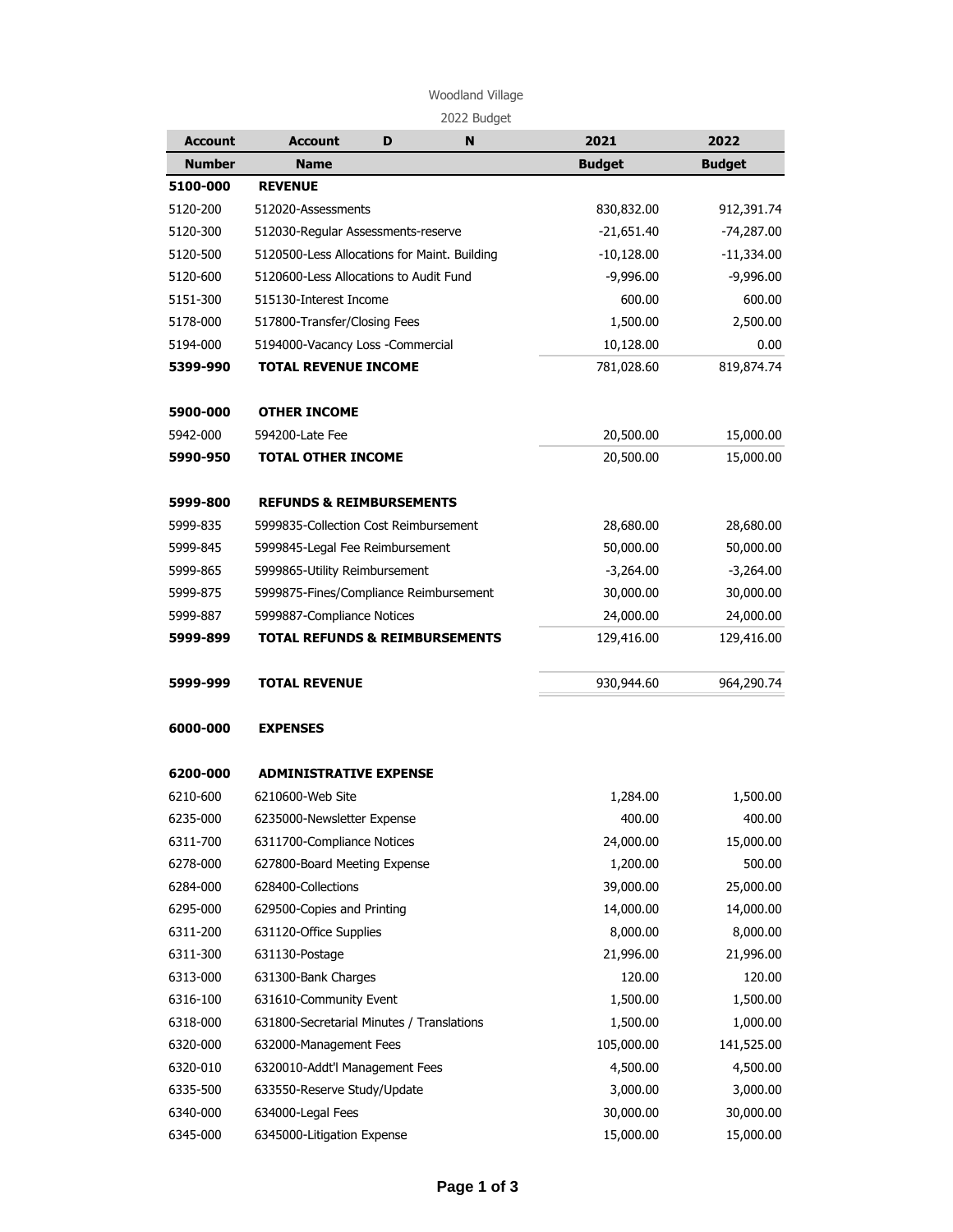## Woodland Village

| <b>Account</b> | <b>Account</b>                                 | D | N | 2021          | 2022          |
|----------------|------------------------------------------------|---|---|---------------|---------------|
| <b>Number</b>  | <b>Name</b>                                    |   |   | <b>Budget</b> | <b>Budget</b> |
| 6350-000       | 635000-Audit/Review/Tax Prep Expenses          |   |   | 5,000.00      | 5,000.00      |
| 6370-000       | 637000-Bad Debts                               |   |   | 14,000.00     | 14,000.00     |
| 6390-000       | 639000-Misc. Administration                    |   |   | 1,000.00      | 1,000.00      |
| 6399-000       | 639900-Rent Refund                             |   |   | 20,000.00     | 0.00          |
| 6399-990       | <b>TOTAL ADMINISTRATION EXPENSE</b>            |   |   | 310,500.00    | 303,041.00    |
| 6400-000       | <b>UTILITIES EXPENSE</b>                       |   |   |               |               |
| 6450-000       | 645000-Electricity                             |   |   | 11,000.00     | 11,000.00     |
| 6451-000       | 645100-Water                                   |   |   | 32,000.00     | 35,000.00     |
| 6452-000       | 645200-Gas                                     |   |   | 648.00        | 648.00        |
| 6458-000       | 645800-Refuse-Garbage-Trash                    |   |   | 800.00        | 500.00        |
| 6499-990       | <b>TOTAL UTILITIES EXPENSE</b>                 |   |   | 44,448.00     | 47,148.00     |
| 6500-000       | <b>OPERATING &amp; MAINTENANCE EXP.</b>        |   |   |               |               |
| 6501-100       | 650110-Salaries (F/T)                          |   |   | 46,800.00     | 95,680.00     |
| 6501-150       | 650115-Payroll Taxes (F/T)                     |   |   | 12,504.00     | 24,188.00     |
| 6511-400       | 651140-Repairs & Maint                         |   |   | 16,000.00     | 16,000.00     |
| 6512-020       | 6512020-Building Maintenance                   |   |   | 9,996.00      | 0.00          |
| 6512-250       | 6512250-Graffiti Control                       |   |   | 10,000.00     | 10,000.00     |
| 6515-400       | 651540-Supplies - Ground/Landscape             |   |   | 2,000.00      | 2,000.00      |
| 6515-750       | 651575-Supplies Fencing                        |   |   | 95,005.00     | 95,005.00     |
| 6515-810       | 651581-Lighting Maint.                         |   |   | 4,200.00      | 2,500.00      |
| 6520-200       | 652020-Grounds/Lndscpe Contract                |   |   | 182,000.00    | 182,000.00    |
| 6520-210       | 652021-Grounds - Backflow                      |   |   | 1,850.00      | 1,850.00      |
| 6520-220       | 652022-Grounds - Tree Maint                    |   |   | 16,000.00     | 16,000.00     |
| 6520-270       | 652027-Grounds Irrigation                      |   |   | 6,000.00      | 6,000.00      |
| 6530-050       | 653005-Security Patrol                         |   |   | 125,000.00    | 125,000.00    |
| 6570-000       | 657000-Vehicle & Equip. Oper. & Reprs          |   |   | 2,000.00      | 2,000.00      |
| 6580-795       | 6580795- Snow Removal                          |   |   | 10,000.00     | 10,000.00     |
| 6590-600       | <b>TOTAL OPER. &amp; MAINT. EXPENSE</b>        |   |   | 539,355.00    | 588,223.00    |
| 6700-000       | <b>TAXES, INSURANCE &amp; LICENSES EXPENSE</b> |   |   |               |               |
| 6744-000       | 674400-General Liability                       |   |   | 38,210.82     | 38,211.00     |
| 6780-000       | 6780000-Ombudsman Fee                          |   |   | 8,032.50      | 8,032.00      |
| 6785-000       | 6785000-State Bus. License/Tax                 |   |   | 400.00        | 400.00        |
| 6790-990       | <b>TOTAL TAXES, INSURANCE &amp; LICENSES</b>   |   |   | 46,643.32     | 46,643.00     |
| 6795-990       | <b>TOTAL EXPENSES</b>                          |   |   | 940,946.32    | 985,055.00    |
| 6999-999       | <b>NET OPERATING INCOME</b>                    |   |   | $-10,001.72$  | -20,764.26    |
|                |                                                |   |   |               |               |

**7100-000 RESERVE INCOME & EXP.**